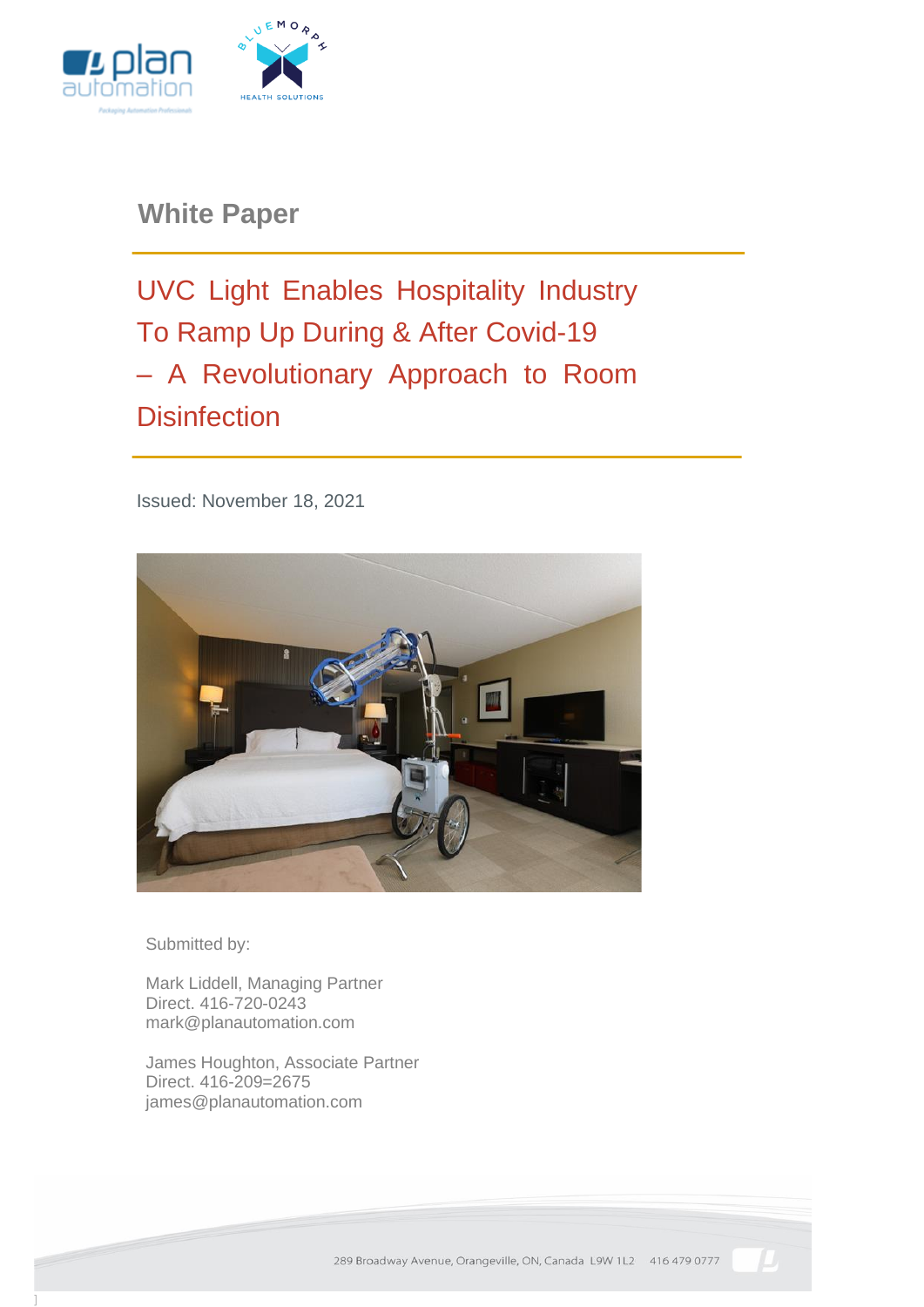



## **Contents**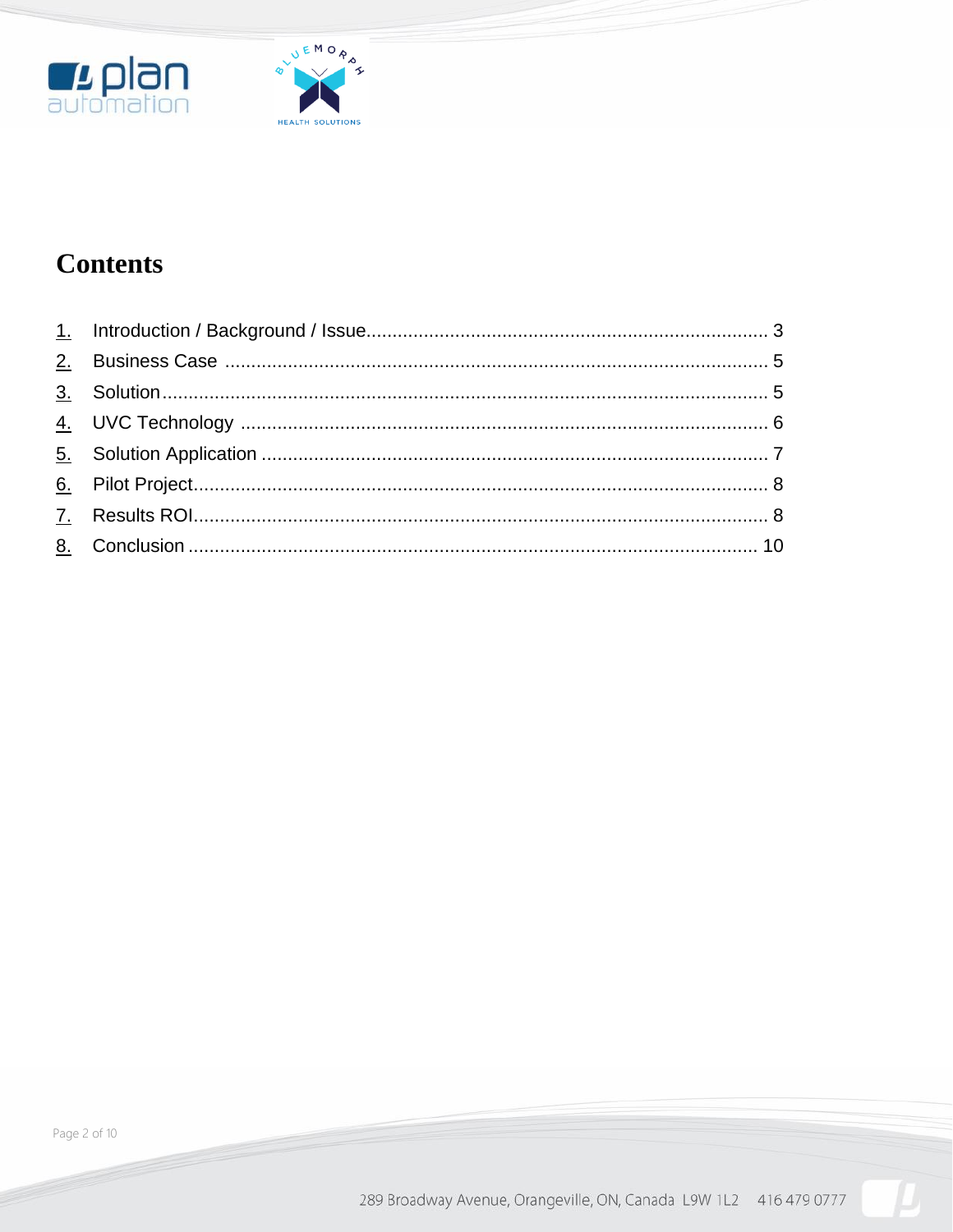



## Introduction / Background / Issue

In March 2020, the government imposed travel restrictions and border closures aimed at containing COVID-19, which brought travel to and from Canada to a near standstill. In fact, in this month, the number of international arrivals to Canada from other countries fell by 54.2% from February 2020, the largest single monthly drop since 1972. Most hotels were empty: by the first week of April 2020, the hotel occupancy rate was below 20% across Canada.

Under these circumstances, many businesses in the tourism industry have had to reduce their hours, or close temporarily or permanently, which led to laying off employees. In 2020, tourism activities generated about 530,000 jobs. Tourism jobs fell 28.7% annually in 2020, with most of the drop occurring in the second quarter. All tourism categories were down in 2020, with food and beverage services (- 32.3%) and accommodation (-35.2%) contributing most to the overall decline. Tourism's share of employment fell from 3.8% in 2019 to 3.0% in 2020.

Although travel has edged up each month since the record low in March 2020, travel has still remained far below 2019 levels. For example, following three consecutive years of positive growth, international travel to and from Canada declined 73%, from 96.8 million travellers in 2019 to 25.9 million in 2020. Additionally, travellers to Canada from both the United States and overseas countries were down 93.0% in December 2020 compared with December 2019. Similarly, the number of Canadian residents returning from abroad was down 91.3% year over year. <sup>1</sup>

Consumer Trust is essential.

Trust will play a pivotal role in enabling organizations to recover and rebuild in the near term and thrive in the long term. Allowing businesses to reopen may represent a return to some degree of normality, but Canadian consumers are still worried about COVID-19. They need to be able to trust that organizations are taking sufficient action to protect their health. Every hospitality-sector business will need to actively engage with consumers and communicate the steps they're taking to keep customers and employees safe—and demonstrate how they're living up to those commitments at every point of interaction. Company's that adapt their offerings to reflect changing preferences and behaviours demonstrate their desire to listen, understand, and respond to their customers. In the near term, this can help deepen consumer trust in the organization, fostering the kind of bond that can drive future growth and success. Consumers will remember the brands that paid attention and "took care" of them. <sup>2</sup>

Labour Shortages hamper re-start.

A third of former hospitality workers won't return to the industry *during* the labor shortage because they want higher pay, better benefits, and a new work environment.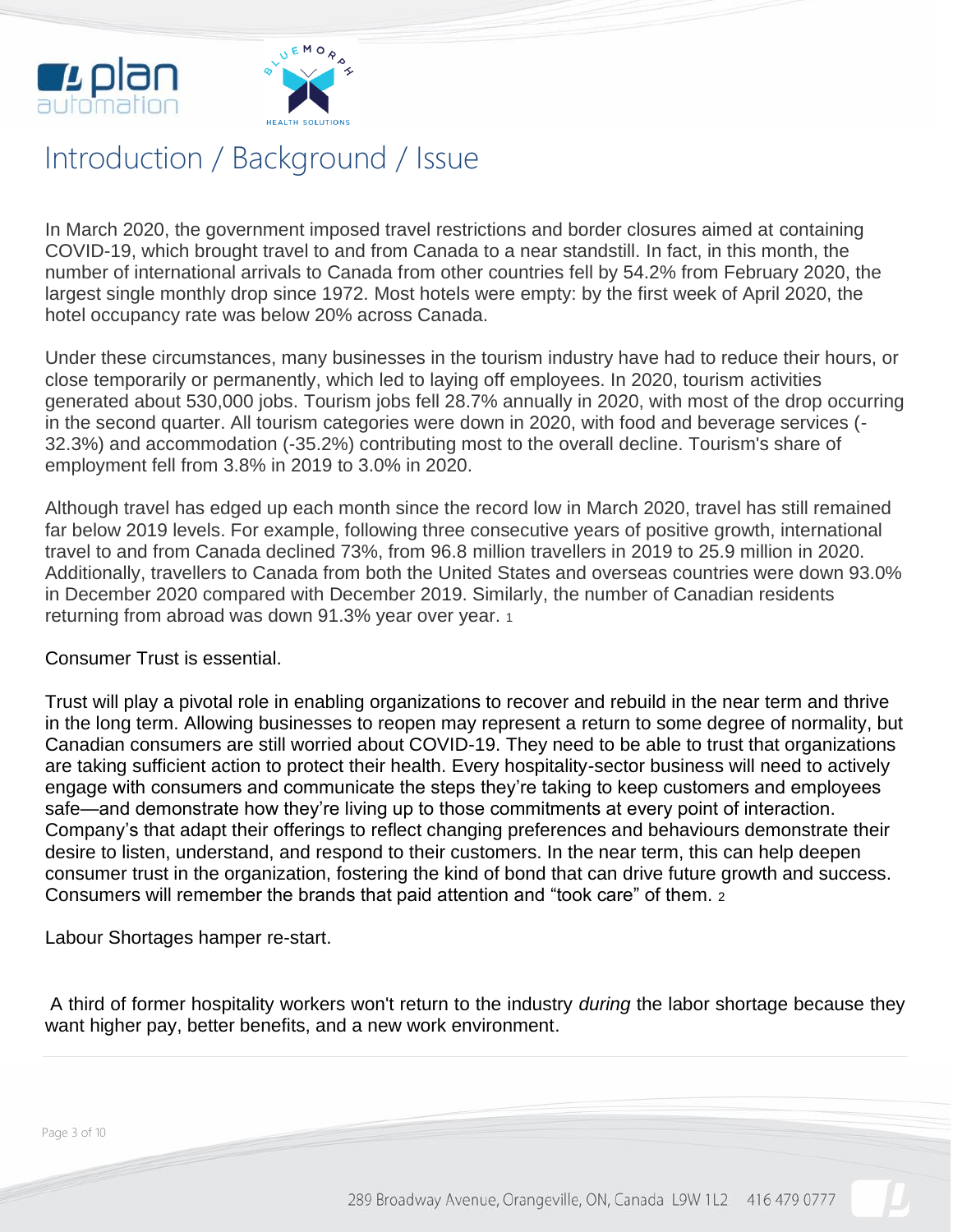



Half of former hospitality workers said that they would not return to their *previous* job in the industry, according to the survey. A third of former hospitality workers said they weren't even considering reentering the industry, according to Joblist's second-quarter survey of around 13,000 job seekers, first reported by [Bloomberg.](https://www.bloomberg.com/news/articles/2021-07-08/half-of-u-s-hospitality-workers-won-t-return-in-job-crunch?sref=lAVQtUwz) <sup>3</sup>

The Industry is reporting:

- 2 of every 3 of accommodation businesses see labour issues as a significant business impediment.
- Rooms going unsold, business is being turned away, and expansion plans are being curtailed.
- Operations are scaled back or doors open with insufficient staff

*Leading to:*

*Managers Doing Double Duty*

*Hampered Growth*

*Foregone Investment, Less Innovation*

*Higher Operating Costs*

*Reduced Profits*

*Eroded Ability to Compete*

*Inferior Customer Service* <sup>4</sup>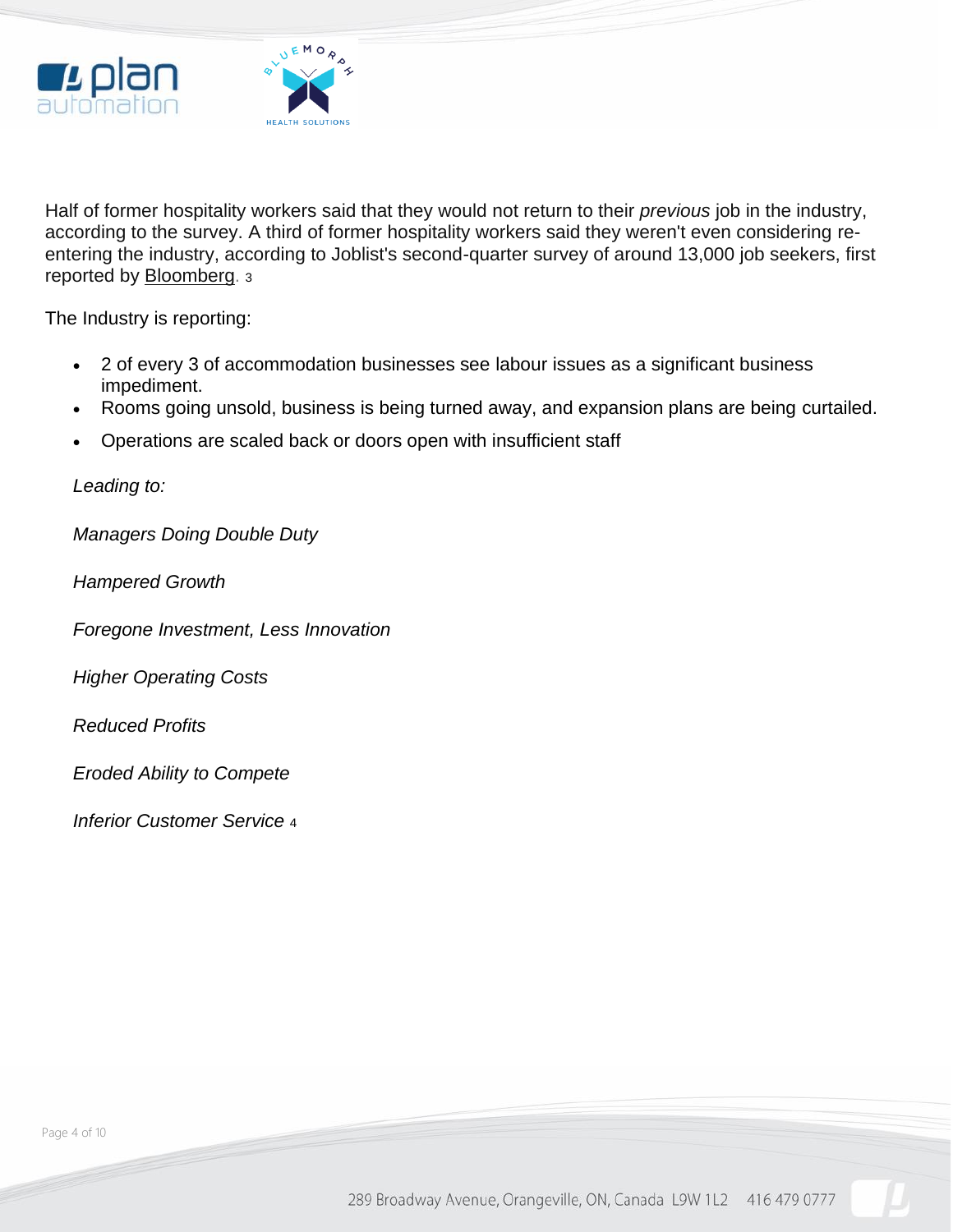



#### Business Case

Hotels need a cost-effective solution to:

- Show a clear, clean and safe approach to eradicating potential Covid-19 virus  $\circ$  In all areas of the hotel, but particularly in quest rooms
- Show their solution works on all surfaces hard & soft
- Eliminate costly "double-handling" of unused bed linens, towels and consumables
- Eliminate commensurate laundry costs of unused bed linens and towels
- Reduce labour time, and therefore labour cost per room
- Manage current labour shortages
- Provide higher available room numbers
- **Build Trust with Guests**

Hotels need a solution which brings the above at a net cost reduction as compared to current spending levels.

Hotels need for this solution to be sustainable, for the near term of re-building and for the longer term to continue to build trust with Guests.

### Solution

BlueMorph Technology's UVC Light emission devices sanitize a typical hotel room and accompanying bathroom in 10 minutes. This can be done concurrently with other housekeeping activities.

Disinfection with BlueMorph Technology's UVC Light emission applies to hard *and* soft surfaces, as well as the room atmosphere, eradicating 99.9% of human coronavirus *and* many other bacteria and viruses.

The technology is delivered from a light array on a portable cart – about the size and shape of a typical housekeeping cart. The cart is easily maneuvered by housekeeping staff and works remotely in the opposite adjoining space to that in which the housekeeper is working ( bathroom vs bedroom; bedroom vs. bathroom ).

Plan Automation holds *exclusive* distribution rights for BlueMorph Health Solutions in Canada.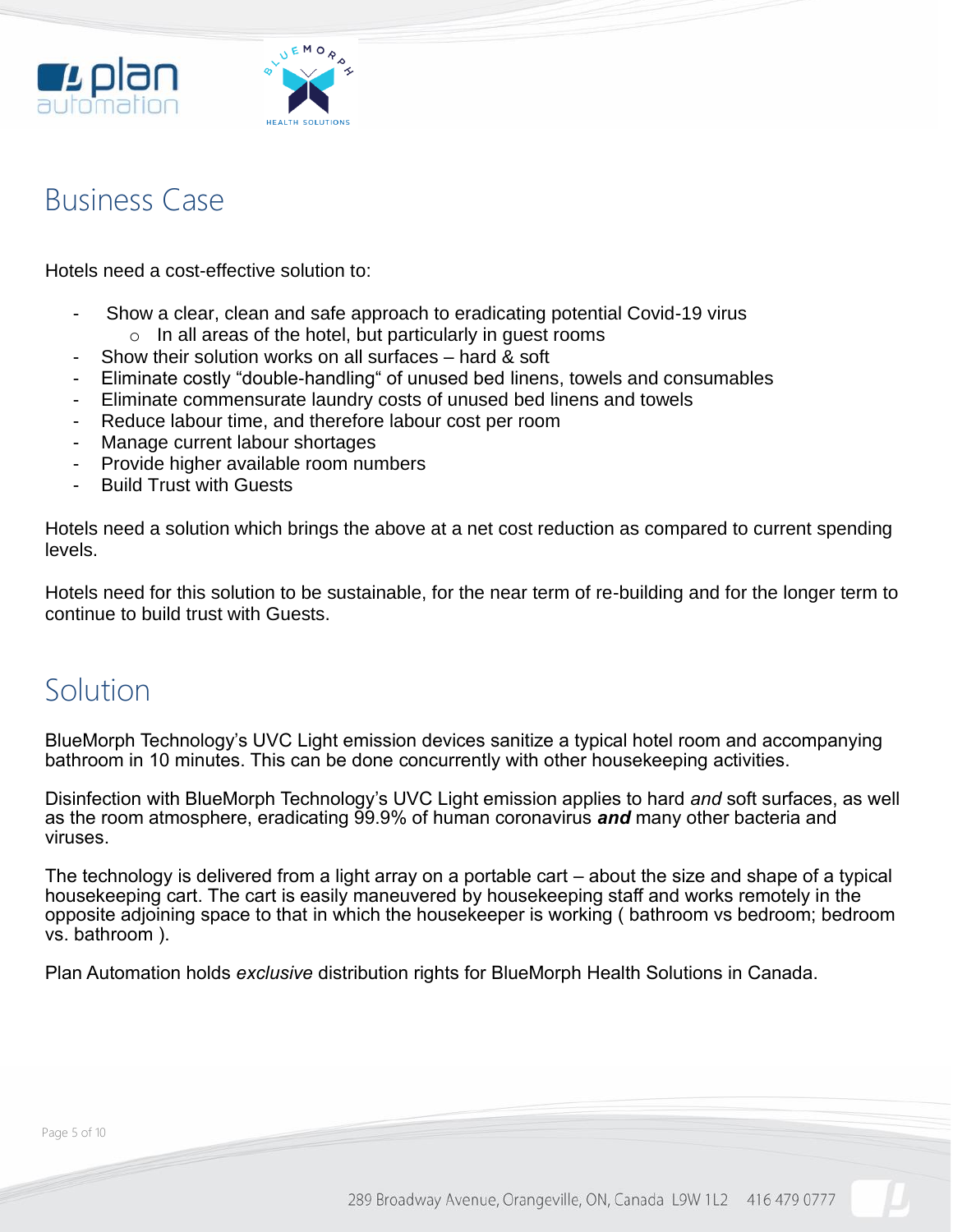



# UVC Technology



Once exposed to UVC, DNA/RNA forms two photoproducts (one being a cyclobutane ring between adjacent pyrimidines)

This results in a distortion of the DNA (kinks), rendering the organism non-viable



UVC sanitation is a proven technology used in many areas such as water treatment, health care, tank disinfection and many other industries.

The CDC lists UVC as a germicidal process that is FDA and CDC approved:" The wavelength of UV radiation ranges from 328 nm to 210nm. Its maximum bacterial effect occurs at 240-280nm. Mercury Vapor lamps emit more than 90% of their radiation at 253.7 nm, which is near the maximum microbial activity...Bacteria and viruses are more easily killed by UV light than are bacterial spores."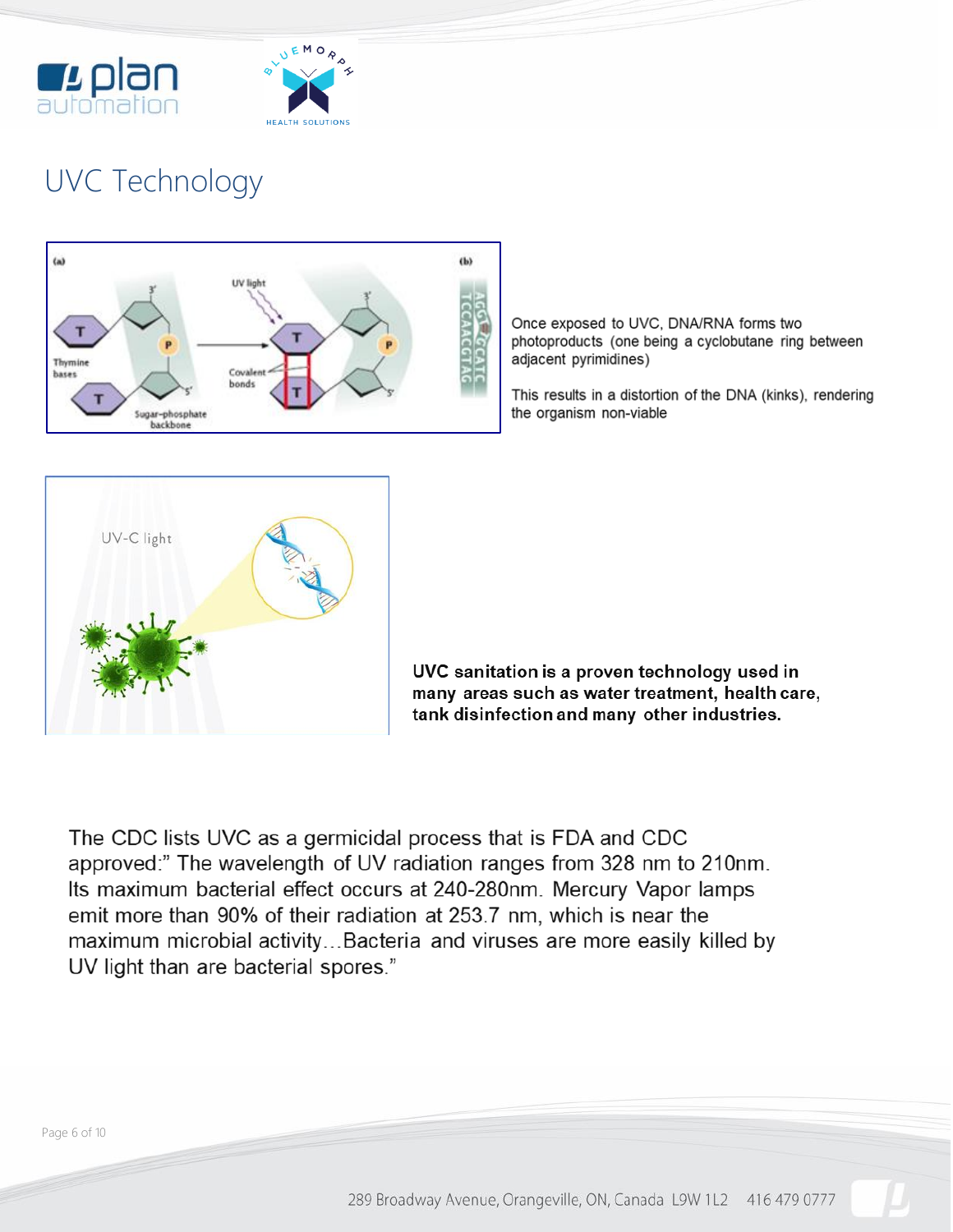



## Solution – application



BlueMorph Technology's UVC Light emission devices use a patented method that employs advanced software & proprietary algorithms to determine the required UVC dose to sanitize rooms and other enclosed spaces. The units **use variable light emission geometry** to help **overcome shadow effects.**

Third party testing has demonstrated the BlueMorph emitters are capable of inactivating **Human Coronavirus in 6 min by 99.99%.**

#### *Independently Tested and Approved by 2 different FDA-certified labs.*

| <b>BlueMorph UVC</b>                        | vs. Chemical                                                                  |
|---------------------------------------------|-------------------------------------------------------------------------------|
| 5-10 min cycle time                         | Can take hours to reach all surfaces with appropriate contact<br>time         |
| More consistent                             | Employees may miss areas due to fatigue                                       |
| Safer                                       | Employees exposed to hazardous chemicals (Ethanol is a<br>class I carcinogen) |
| Reduced exposure to<br>infected environment | Employees exposed to infectious environment for longer                        |
| No residual                                 | Chemicals may require time to dissipate                                       |

Page 7 of 10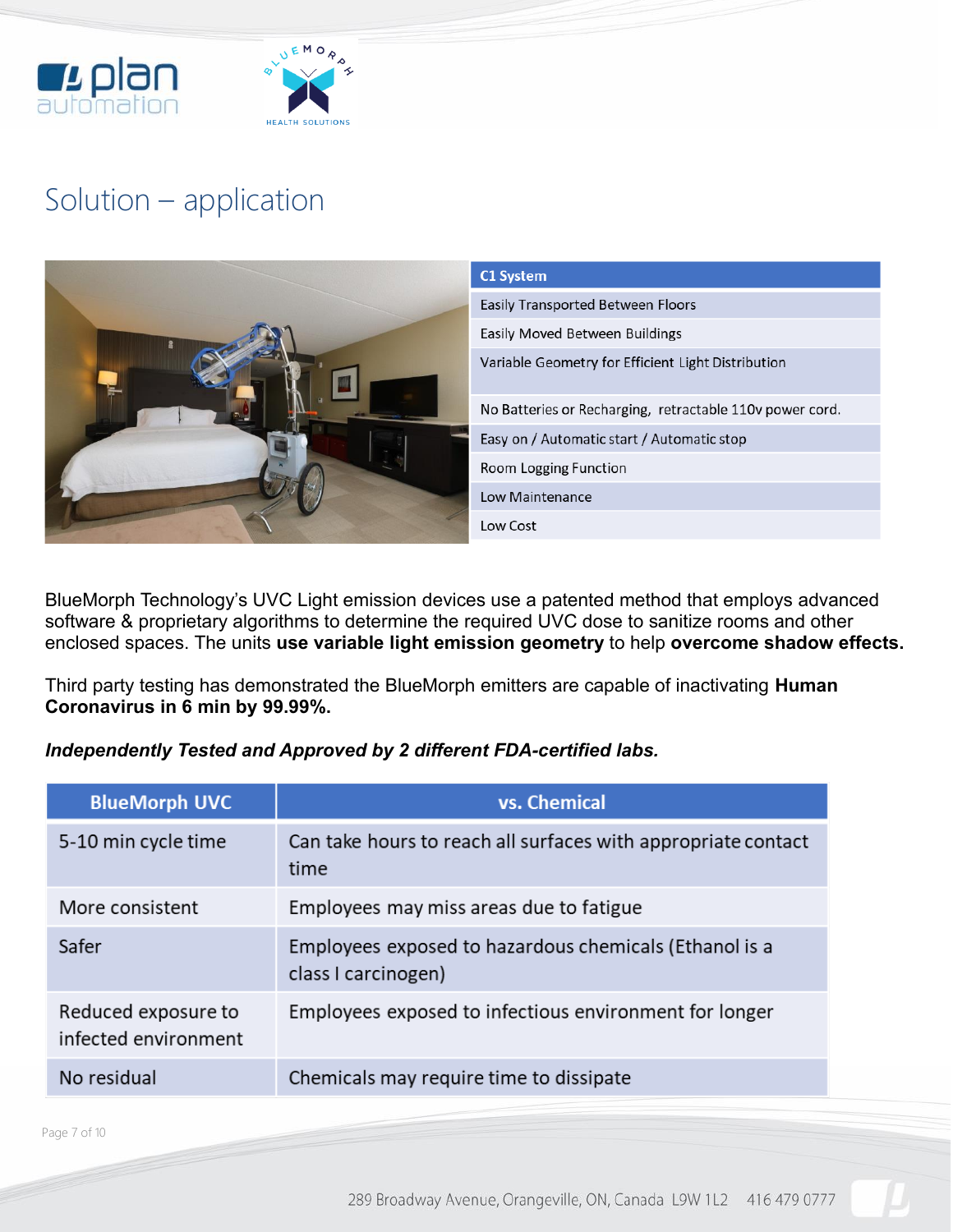



## Pilot project

- Pilot site: Privately-managed 4-story 100 room property under franchise of major international hotel chain in an urban area in Canada.
- Duration: 90 days
- Equipment: BlueMorph C1 Cart, Remote controlled
- Application: sanitation of hotel room and bathroom; multiple rooms on multiple floors; trial with multiple members of housekeeping staff, maintenance personnel and management.
- Sponsorship: hotel ownership group; hotel general manager

**Result: positive acceptance by staff; reduction in room cleaning time by up to 50% as compared to Covid-19 protocols; reduction in water and laundry consumables by 50% as compared to Covid-19 protocols.**

## Results ROI:

| Example:                  | 100 unit hotel - almost all 2 beds /room |         |         | Rooms:         |         | 100     |         |         |         |
|---------------------------|------------------------------------------|---------|---------|----------------|---------|---------|---------|---------|---------|
| Activity:                 | "Covid-precaution Activity"              |         |         | (min per rom)  |         | 60      |         |         |         |
| "Pre-Covid Activity"      |                                          |         |         | (min per room) |         | 30      |         |         |         |
|                           | Utilizing 4 C1 BM Carts.                 |         |         |                |         |         |         |         |         |
|                           |                                          |         |         |                |         |         |         |         |         |
| Occupancy:                |                                          | 30%     | 40%     | 50%            | 60%     | 70%     | 80%     | 90%     | 100%    |
| Rooms                     |                                          | 30      | 40      | 50             | 60      | 70      | 80      | 90      | 100     |
|                           |                                          |         |         |                |         |         |         |         |         |
| Housekeeping:             |                                          |         |         |                |         |         |         |         |         |
| Labour Hrs/day - pre-BM   |                                          | 30      | 40      | 50             | 60      | 70      | 80      | 90      | 100     |
| Staff # - pre-BM          |                                          | 3.75    | 5       | 6.25           | 7.5     | 8.75    | 10      | 11.25   | 12.5    |
| Labour Hrs/day -post-BM   |                                          | 15      | 20      | 25             | 30      | 35      | 40      | 45      | 50      |
| Staff # - post-BM         |                                          | 1.875   | 2.5     | 3.125          | 3.75    | 4.375   | 5       | 5.625   | 6.25    |
| Staff # Savings           |                                          | 1.875   | 2.5     | 3.125          | 3.75    | 4.375   | 5       | 5.625   | 6.25    |
| Staff \$ savings          |                                          | 67,500  | 90,000  | 112,500        | 135,000 | 157,500 | 180,000 | 202,500 | 225,000 |
|                           |                                          |         |         |                |         |         |         |         |         |
|                           | Consumables & Laundry:                   |         |         |                |         |         |         |         |         |
| Savings (1x vs 2x)        |                                          | 42,048  | 56,064  | 70,080         | 84,096  | 98,112  | 112,128 | 126,144 | 140,160 |
|                           |                                          |         |         |                |         |         |         |         |         |
| <b>Total Savings</b>      |                                          | 109,548 | 146,064 | 182,580        | 219,096 | 255,612 | 292,128 | 328,644 | 365,160 |
|                           |                                          |         |         |                |         |         |         |         |         |
| CapEx - Financing         |                                          | 154,000 | 154,000 | 154,000        | 154,000 | 154,000 | 154,000 | 154,000 | 154,000 |
| Payback (Months)          |                                          | 17      | 13      | 10             | 8       |         | 6       | 6       |         |
|                           |                                          |         |         |                |         |         |         |         |         |
| Lease Financing 3 yrs.    |                                          | 60,144  | 60,144  | 60,144         | 60,144  | 60,144  | 60,144  | 60,144  | 60,144  |
| Benefit net of lease cost |                                          | 49,404  | 85,920  | 122,436        | 158,952 | 195,468 | 231,984 | 268,500 | 305,016 |

Page 8 of 10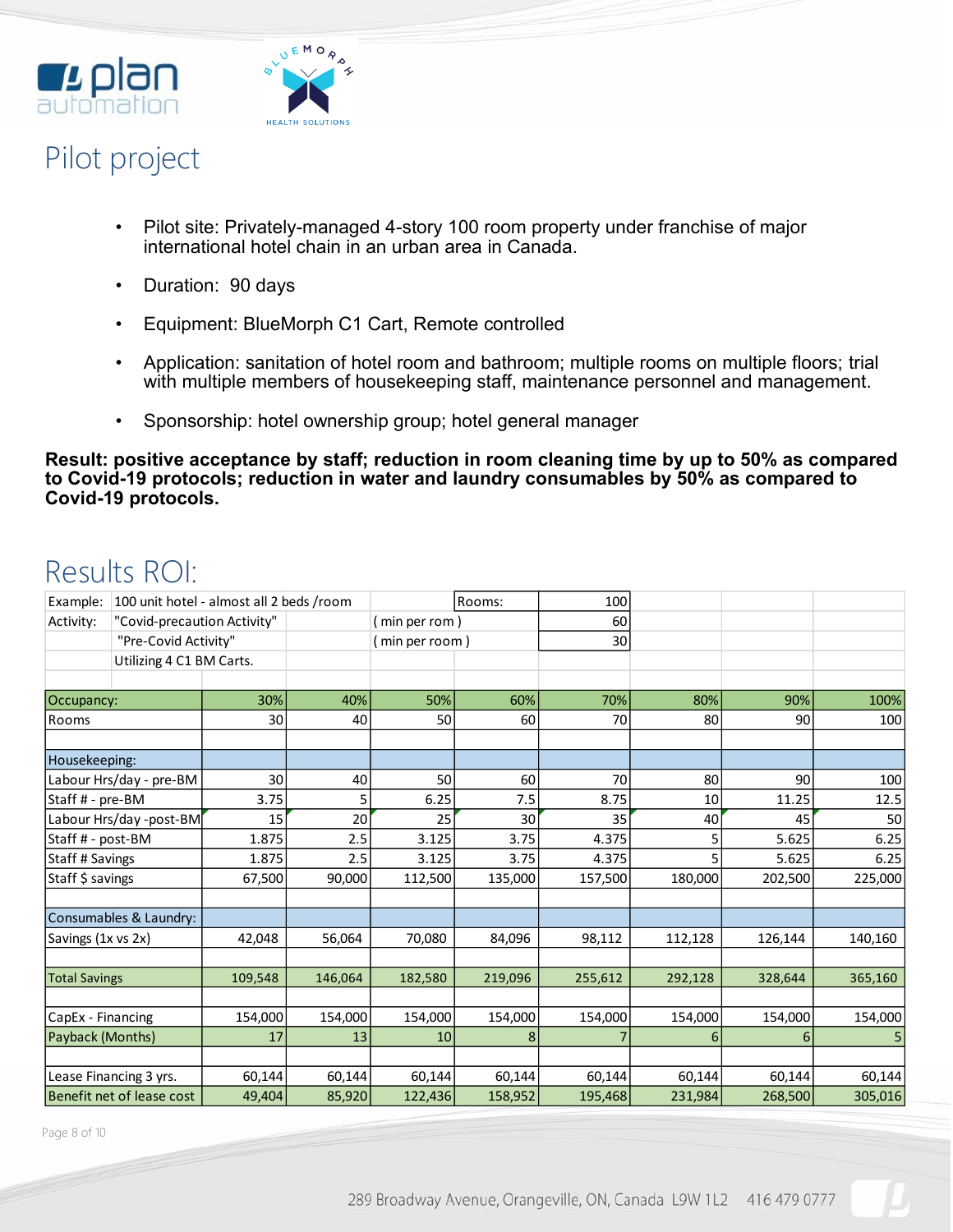



### ROI - notes

|                                                                                                                                | Research / Assumptions / Notes:                                                           |  |  |  |  |                                                                                                                   |  |  |  |
|--------------------------------------------------------------------------------------------------------------------------------|-------------------------------------------------------------------------------------------|--|--|--|--|-------------------------------------------------------------------------------------------------------------------|--|--|--|
|                                                                                                                                |                                                                                           |  |  |  |  |                                                                                                                   |  |  |  |
| 1) General                                                                                                                     |                                                                                           |  |  |  |  |                                                                                                                   |  |  |  |
| C\$, Annualized costs, Freight & ESA included, Taxes extra as applicable, Approximate numbers for illustration purposes. E&OE. |                                                                                           |  |  |  |  |                                                                                                                   |  |  |  |
|                                                                                                                                |                                                                                           |  |  |  |  |                                                                                                                   |  |  |  |
| 2) Housekeeping                                                                                                                |                                                                                           |  |  |  |  |                                                                                                                   |  |  |  |
| pre-covid: 14-16 rooms / cleaner/ day; currently: 10 rooms; so = 60% increase in work (but occupancy rate much lower)          |                                                                                           |  |  |  |  |                                                                                                                   |  |  |  |
| overall timing estimate 1 hr vs 30 min / room                                                                                  |                                                                                           |  |  |  |  |                                                                                                                   |  |  |  |
|                                                                                                                                |                                                                                           |  |  |  |  | Unused Linens: stripping / remaking all beds regardless of use or not - estimate: additional 10-15 min            |  |  |  |
|                                                                                                                                | Unused Towels: removing & replacing regardless of use or not - estimate: additional 5 min |  |  |  |  |                                                                                                                   |  |  |  |
| Toiletries - removing & replacing regardless of use or not - estimate: additional 2 min                                        |                                                                                           |  |  |  |  |                                                                                                                   |  |  |  |
| TV Remote - sanitizing and wrapping in plastic bag - estimate: additional 2 min                                                |                                                                                           |  |  |  |  |                                                                                                                   |  |  |  |
|                                                                                                                                | Wipe downs: Phones, coffee maker, etc. - very difficult - estimate: additional 5 min      |  |  |  |  |                                                                                                                   |  |  |  |
| Not able to do anything about curtains, fabric chairs, etc. (and guests ask at check-in about this)                            |                                                                                           |  |  |  |  |                                                                                                                   |  |  |  |
|                                                                                                                                |                                                                                           |  |  |  |  |                                                                                                                   |  |  |  |
| 3) Consumables                                                                                                                 |                                                                                           |  |  |  |  |                                                                                                                   |  |  |  |
|                                                                                                                                | estimate: approx. 2x use of toiletries vs. pre-covid                                      |  |  |  |  |                                                                                                                   |  |  |  |
|                                                                                                                                | having to add 1x-use alcohol wipes in rooms as guests are asking for them 4               |  |  |  |  |                                                                                                                   |  |  |  |
|                                                                                                                                |                                                                                           |  |  |  |  | have had to remove high-touch items such as pens, paper, etc. from rooms - only provided on an as-requested basis |  |  |  |
|                                                                                                                                |                                                                                           |  |  |  |  | Per \$130 room: Linen cleaning: 1%, Guest supplies: 1.7%; Paper supplies: 0.25% (\$1.30, \$2.21, \$0.33)          |  |  |  |
|                                                                                                                                |                                                                                           |  |  |  |  |                                                                                                                   |  |  |  |
| 4) Laundry                                                                                                                     |                                                                                           |  |  |  |  |                                                                                                                   |  |  |  |
| pre-covid: 1 person; Covid: 2x staff prox.                                                                                     |                                                                                           |  |  |  |  |                                                                                                                   |  |  |  |
| estimate: 30% cost increase for water, machine time, chemicals                                                                 |                                                                                           |  |  |  |  |                                                                                                                   |  |  |  |
| consider also, lifecycle of linens, towels, equipment being affected                                                           |                                                                                           |  |  |  |  |                                                                                                                   |  |  |  |
|                                                                                                                                |                                                                                           |  |  |  |  |                                                                                                                   |  |  |  |
| 5) Meeting Venues Impact:                                                                                                      |                                                                                           |  |  |  |  |                                                                                                                   |  |  |  |
| Not included in analysis, but should make business case even more compelling.                                                  |                                                                                           |  |  |  |  |                                                                                                                   |  |  |  |